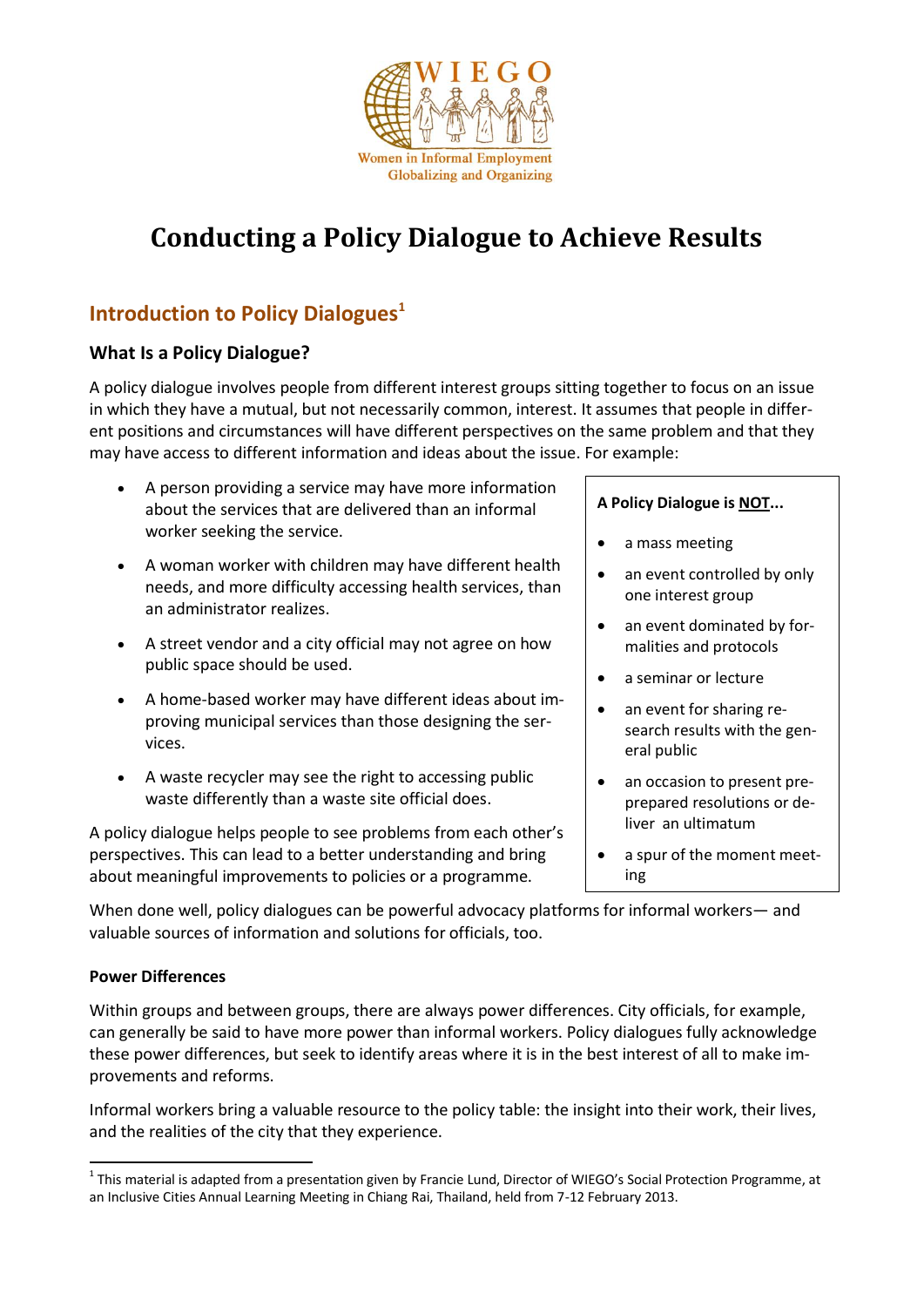### **How Does a Policy Dialogue Work Best?**

There is no single, ideal model for a policy dialogue. The best version, usually, is one where the dialogue is closed (open only to those who are invited), where the group is relatively small, and where there is little emphasis on formal protocol. However, a successful Health Policy Dialogue in Ghana, detailed on page 6, had a large number of people.

A policy dialogue should be well-structured so all parties have a chance to contribute. It should also focus on a limited selection of issues that can realistically be addressed.

A successful policy dialogue will conclude with a set of commitments to action by all parties.

### **Planning a Policy Dialogue**

#### **What Do You Want to Achieve?**

Clear, focused objectives are crucial. The clearer the objective, the more likely you will get the right people in the room.

Focused objectives will bring the common positions and the different positions to the surface.

It is important to have at least one objective that you know can be achieved without big additional resources, or without a change in a law. This will let you counter the common defences: "But there is no money for this" and "This is against the law."

#### **Who Should Participate?**

- A small number of participants with focused purposes is best.
- The event should be open only to those invited.
- Think strategically about who should be present on the workers' side, what interests they will present, and what role each will play. Ideally, participants should be active, influential, thoughtful and vocal leaders.
- Restrict the numbers of interest groups involved. Allies are great, but bringing too many allies with slightly different agendas together can threaten your specific objectives and focus. It may present a problem with managing diverse issues, which wastes valuable time.
- Invite those officials or programme representatives who have the ability to offer valuable information and/or the authority to make the commitments you want to achieve.
- Identify the exact departments/divisions in local authority that deal with the issues to be addressed. This may take some research. Then identify the "right people" – such as an ally from within the department (someone whose work suggests they will help advocate for your cause). Sometimes, it is advisable to involve a person who is actually responsible for doing the kind of work you need. They can bring "on the ground" information that the more senior officials may not have.

#### **Who Will Facilitate and Keep the Policy Dialogue on Track?**

Engage a mutually agreed-upon external facilitator who has experience in these sorts of dialogues a person who is knowledgeable about, and sympathetic to, the issues.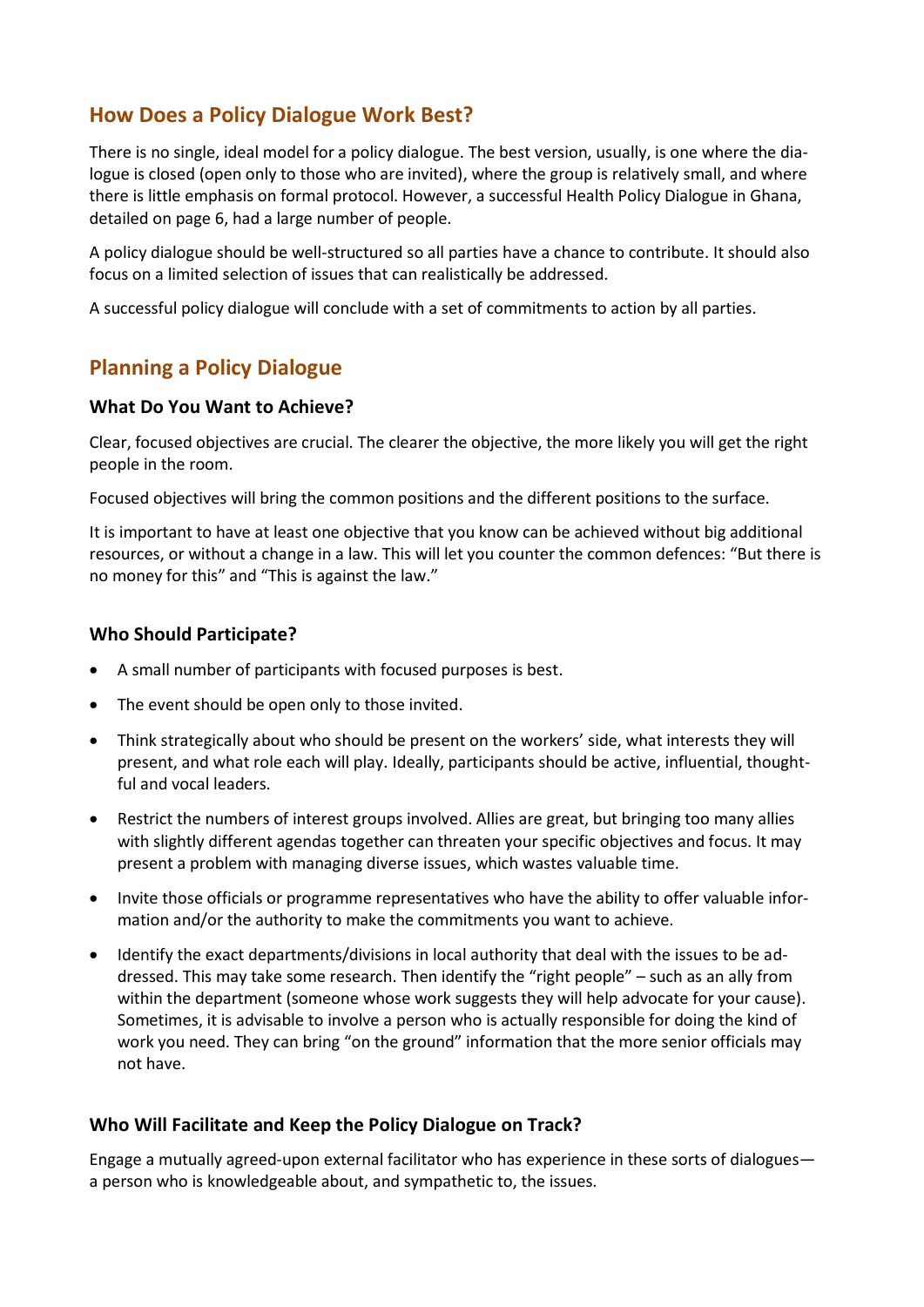## **How Is a Successful Policy Dialogue Structured?**

#### **When and Where Should the Event Be Held?**

Consider the best timing for you and your partners, but be flexible about what will work best for all participants.

Choose a date that is far enough in the future to allow you to be fully prepared, and to get on people's schedules or in their diaries.

Extend an invitation to participants that provides complete information (the location, date, start and end time) as well as including information about this opportunity. (For example: "This is to discuss and find resolutions to our shared concerns about [name the specific problem.]")

Reserve a space that is a suitable size—large enough to be comfortable for everyone, small enough to allow for dialogue, and private enough that it is not interrupted.

Seating is most important. Ideally, the room should be set up without a podium (to prevent an "up there/down here" environment). It is best if everyone can sit around a table—preferably not a long, narrow table that makes it hard for everyone to see and hear the other participants clearly.

#### **Setting up the Programme**

Decide on a reasonable amount of time that will allow everyone to participate, but without getting so long that people will become frustrated, restless or agitated. A dialogue with local government around a specific issue such as fire hazards, could fit into a three to four hour meeting; a dialogue that aims to discuss and plan for reform of policies such as health services may take much longer and require a full day.

Co-design the programme, or offer to draft it yourselves. The programme should allow the following:

- Fair allocation of time is important. Each group must have a chance to speak. A representative on each side should be given a time slot in which to share the group's issues—10-15 minutes is a good limit for single issue dialogues.
- After each group has had a chance to present, a period for questions and clarifications should be included.
- A period for general discussion should be allowed. This is the heart of the dialogue, and must not be cut short because the speakers went on for too long.
- The agenda should include a clear time slot when commitments to solutions will be made.

Write into the programme:

- the clear and focused objectives of the policy dialogue
- agreements about what will be discussed, who will speak, and the timeframes
- agreements about what will NOT be discussed at this policy dialogue

The programme should be agreed on and circulated well in advance.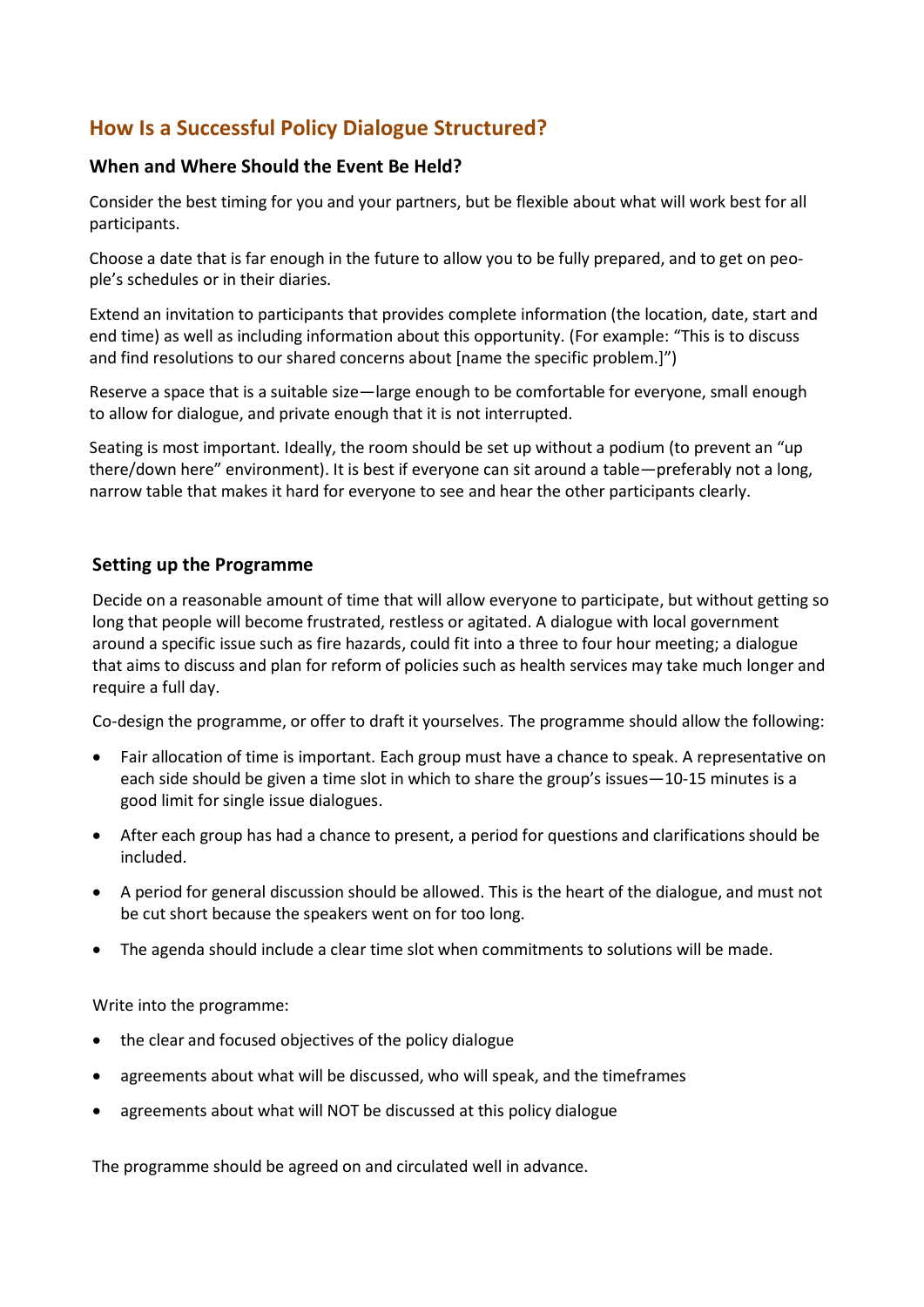#### **Preparing for Policy Dialogues**

● Do your homework in advance. The dialogue—and especially the inputs by the informal workers—should be based on reliable data whenever possible. Reliable data can be used to deal with stereotypes, myths, and irrational policy positions. It can create the common ground you are seeking.

● Analyze what is wrong with the data used by the different interest groups (including your own). Anticipate arguments against your case and how you will respond.

● Some groups of informal workers have found pre-event preparation sessions crucial to their success. Meeting with all the workers in advance of the dialogue can help formulate an effective strategy.

● Rehearsals, preferably run by an experienced presenter, can help ensure each presentation is concise, clear and effective. It will also help participants share information and get the facts straight. And it will build confidence.

#### **Keeping the Record**

● Insist that a record of the meeting is kept. Designate a record keeper before the event. Good record-keeping requires skill. Don't rely on a tape-recording or digital recording as a substitute.

● Keep control of writing the record or insist on the right to review and comment on the draft.

#### **Running a Policy Dialogue**

The facilitator should be clear about who is present and why: what the different interests in the issues are and what role each participant plays. Introductions should be made.

From the outset:

● Acknowledge objectives and common concerns.

- Acknowledge differing perspectives.
- Acknowledge unequal power relations.

● Make it clear that each interest group may be expected to give ground, and gain ground.

#### **Getting the Commitments**

Usually, but not always, a Policy Dialogue is seeking to get commitments from the more powerful participants to help the less powerful interest groups, such as informal workers.

Identify and articulate what you believe they might gain from finding a solution. These could be one or more of these:

- appreciation from peers and bosses for solving difficult issues
- a cleaner, more productive, better run city
- public gratitude for better public health and sanitation
- fewer enforcement headaches and costs
- actual poverty alleviation
- recognition as national or even international leaders in innovative municipal governance

If "the other side" offers commitments that are not feasible—that you know cannot reasonably be achieved—negotiate them *down* to things that can be achieved. Otherwise nothing may be accomplished.

Work towards commitment to take *concrete* actions:

- within a defined time, and
- with clear roles and responsibilities for different parties.

Ensure that all commitments are written down in detail (include the what, when and who).

#### **What if things get contentious?**

● Do not preach to officials or adopt a confrontational approach. Remember that you are all there to learn about each others' perspectives.

● Remind everyone that the purpose of the policy dialogue is to find some mutually beneficial solutions to common issues.

● The officials may preach at you, or adopt a confrontational approach. Try asking them what they do not understand about your position. Offer to answer any questions for them.

If the dialogue is carried out in the spirit of mutual benefit, the outcome is more likely to be positive.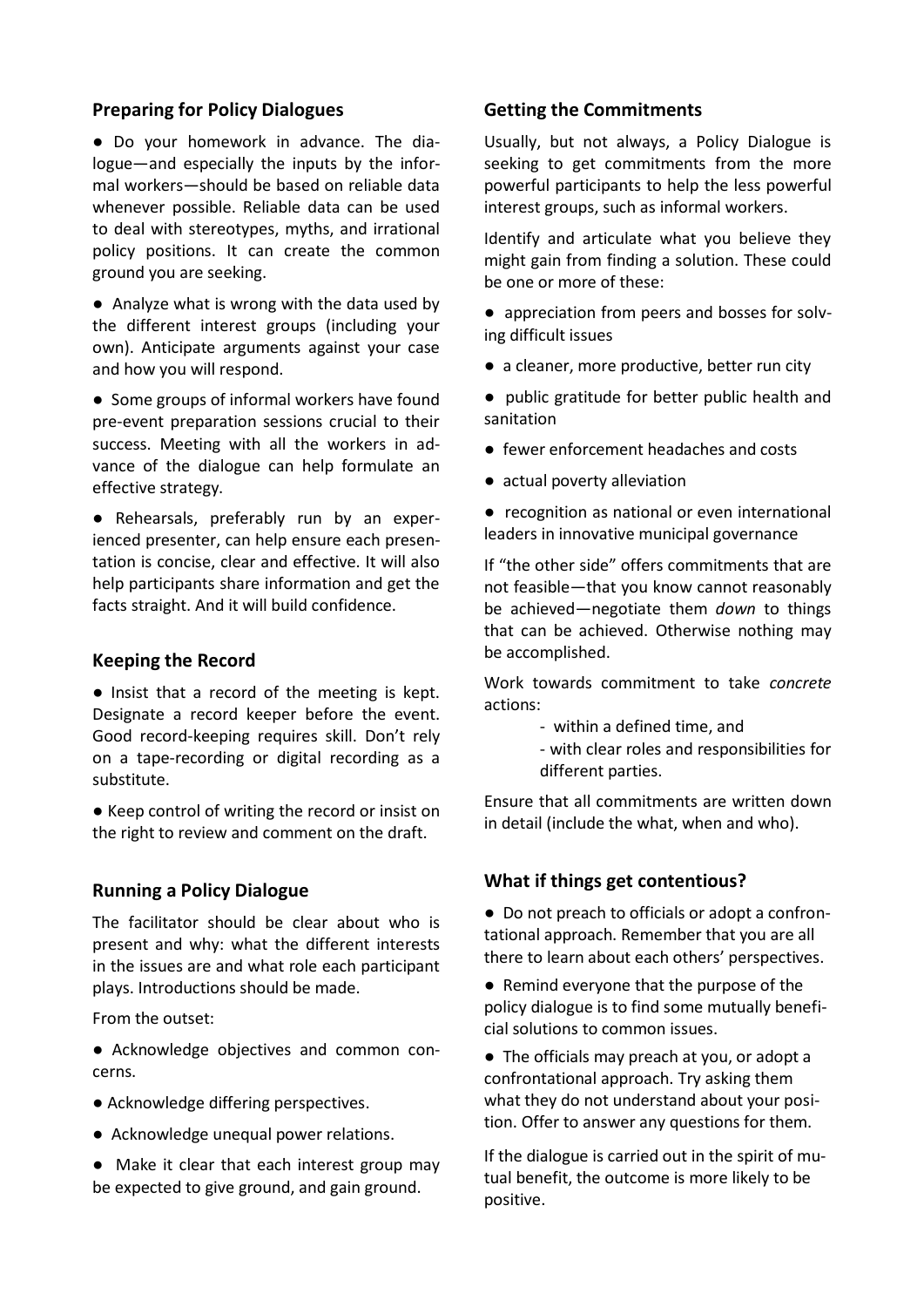## **Six Lessons to Bring to the Table**

| 1. Find an issue that is easy to solve.<br>Have at least one demand that is good for the<br>working poor-and does not hurt anyone else<br>or cost a fortune. This will be hard to say no to.<br>2. A change of policy or practice can affect<br>different groups differently.<br>Evaluate the likely impact on ALL groups. Be<br>ready to discuss how different groups might<br>be affected, positively or negatively. Explore<br>solutions to the negative outcomes. | 5. Put your message across clearly and<br>concisely.<br>Think very carefully about how to best put<br>your message across so the ears on the other<br>side of the room receive it. Rehearsing is ad-<br>visable—especially if you have a listener<br>who can pretend to hear what you're saying<br>from the other side.<br>If you are going to provide a written docu-<br>ment, give them a short summary that cap-<br>tures the most important issue and informa-<br>tion. |
|-----------------------------------------------------------------------------------------------------------------------------------------------------------------------------------------------------------------------------------------------------------------------------------------------------------------------------------------------------------------------------------------------------------------------------------------------------------------------|-----------------------------------------------------------------------------------------------------------------------------------------------------------------------------------------------------------------------------------------------------------------------------------------------------------------------------------------------------------------------------------------------------------------------------------------------------------------------------|
| 3. Think about the cost-benefit calculation<br>of any change in policy or practice that you<br>might recommend.                                                                                                                                                                                                                                                                                                                                                       | Remember that they will have to pass the<br>message on to their seniors, so they need to<br>understand it.                                                                                                                                                                                                                                                                                                                                                                  |
| Introducing new policies and practices can<br>cost money. But it can also save money some-<br>where else. Think strategically about all the<br>costs and benefits on all sides.                                                                                                                                                                                                                                                                                       | 6. Direct them to resources that back up<br>and expand on your claims.                                                                                                                                                                                                                                                                                                                                                                                                      |
| 4. Find an effective solution.<br>Policymakers and officials don't want to be<br>told that they have to improve working condi-<br>tions for informal workers-they want to be<br>told HOW they can change things. Wherever<br>possible, offer detailed, concrete solutions.                                                                                                                                                                                            | Are there studies that back up your claims or<br>offer additional information? Has what you<br>are suggesting been successfully imple-<br>mented somewhere else? It is useful to have<br>evidence that something will have a positive<br>outcome.                                                                                                                                                                                                                           |
| Source: Adapted from a presentation made by Imraan Valodia, Research Director for the (Inclusive Cities) In-                                                                                                                                                                                                                                                                                                                                                          |                                                                                                                                                                                                                                                                                                                                                                                                                                                                             |

formal Economy Monitoring Study, at an Inclusive Cities Annual Learning Meeting in Chiang Rai, Thailand, held from 7-12 February 2013.

## **Following Up After the Event**

- Send a thank you letter to each person or group who attended. In the letter of thanks, note the commitments that were made.
- Involve the public media, if possible, to tell the story of what was achieved. This will build public support, and will help ensure commitments are met.